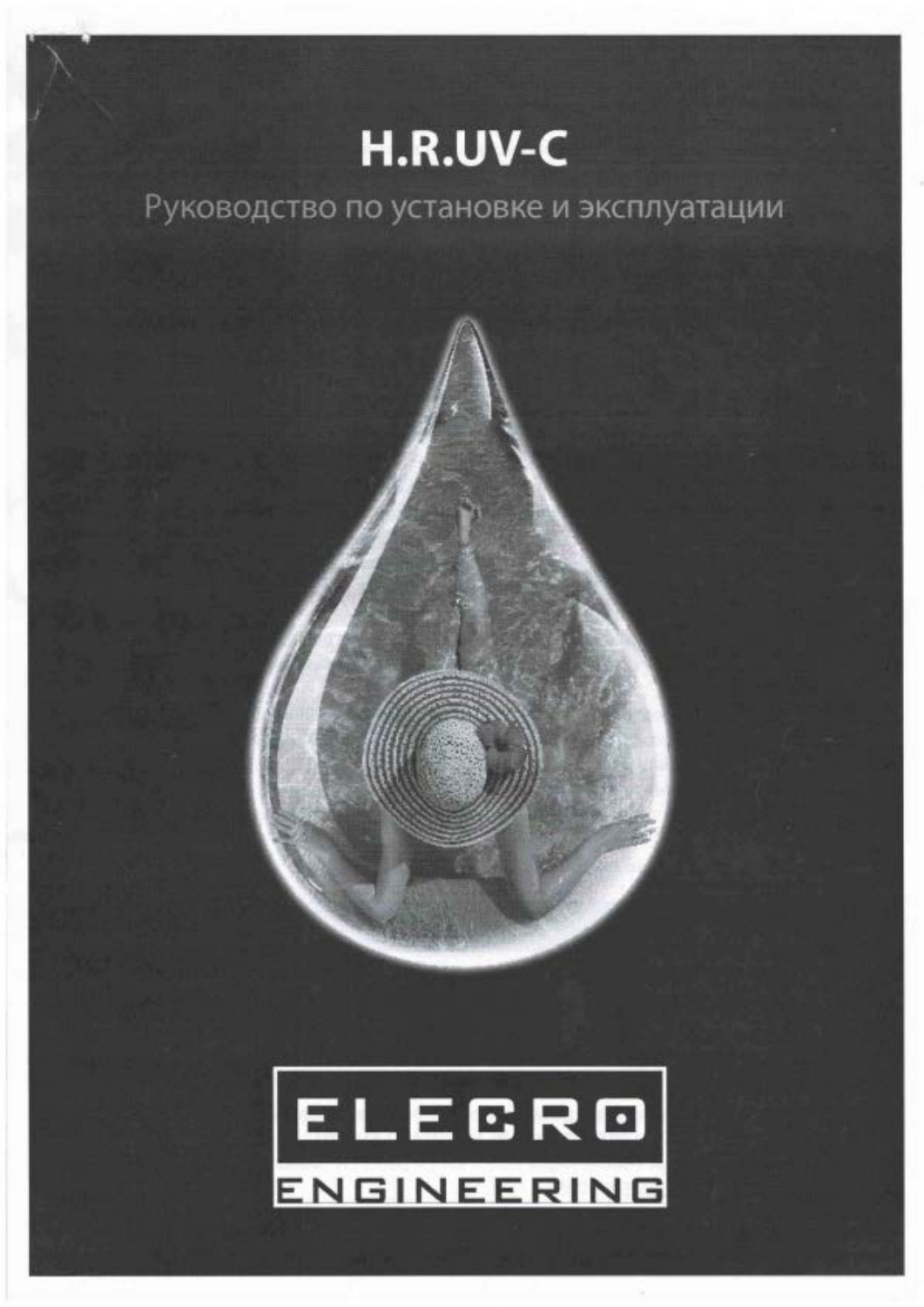## Важные примечания

Поздравляем вас с покупкой установки для дезинфекции воды в бассейне H.R.UV-C, произведенной в Англии с соблюдением высочайших стандартов.

Для того чтобы новый продукт служил вам долгие годы исправно, внимательно прочтите следующие инструкции.

Неправильная установка приводит к аннулированию гарантии. Не выбрасывайте данное руководство, его необходимо сохранить для дальнейшего использования

### Важные правила техники безопасности

- Обращайтесь к квалифицированному электрику
- Запрещается смотреть на включенную УФ лампу
- Не включайте установку без воды; не накрывайте установку
- Перед проведением ремонтных работ всегда отключайте установку от источника электропитания и перекрывайте подачу воды
- Перед проведением технического обслуживания всегда отключайте все приборы бассейна от источника электропитания
- Электроэнергия должна подаваться через устройство защитного отключения (УЗО) с номинальным дифференциальным током срабатывания не более 30 мА
- Необходимо обеспечить заземление установки. Запрещается использовать плавкий предохранитель, рассчитанный на номинальный ток более
- указанной величины
- Установку запрещается погружать в воду
- При появлении трещин на кварцевом рукаве его следует немедленно заменить
- Всегда внимательно следите за детьми у воды

## Спецификация

Модель: Е-РР-55 и Е-РР-110 Номинальные значения параметров: 220~240 В 50/60 Гц или 110~120 В 50/60 Гц МАКС давление = 3 бара MAX Pressure  $=$  3 Bar

Данная установка произведена с соблюдением следующих стандартов: Безопасность: BS EN 60335-1:2002. BS EN 60335-2-55:2003 Электромагнитная совместимость: EN 55015: 2000. EN 61000-3-2: 2000 EN 61000-3-3: 1995. EN61547:1995 Данная установка одобрена ЕС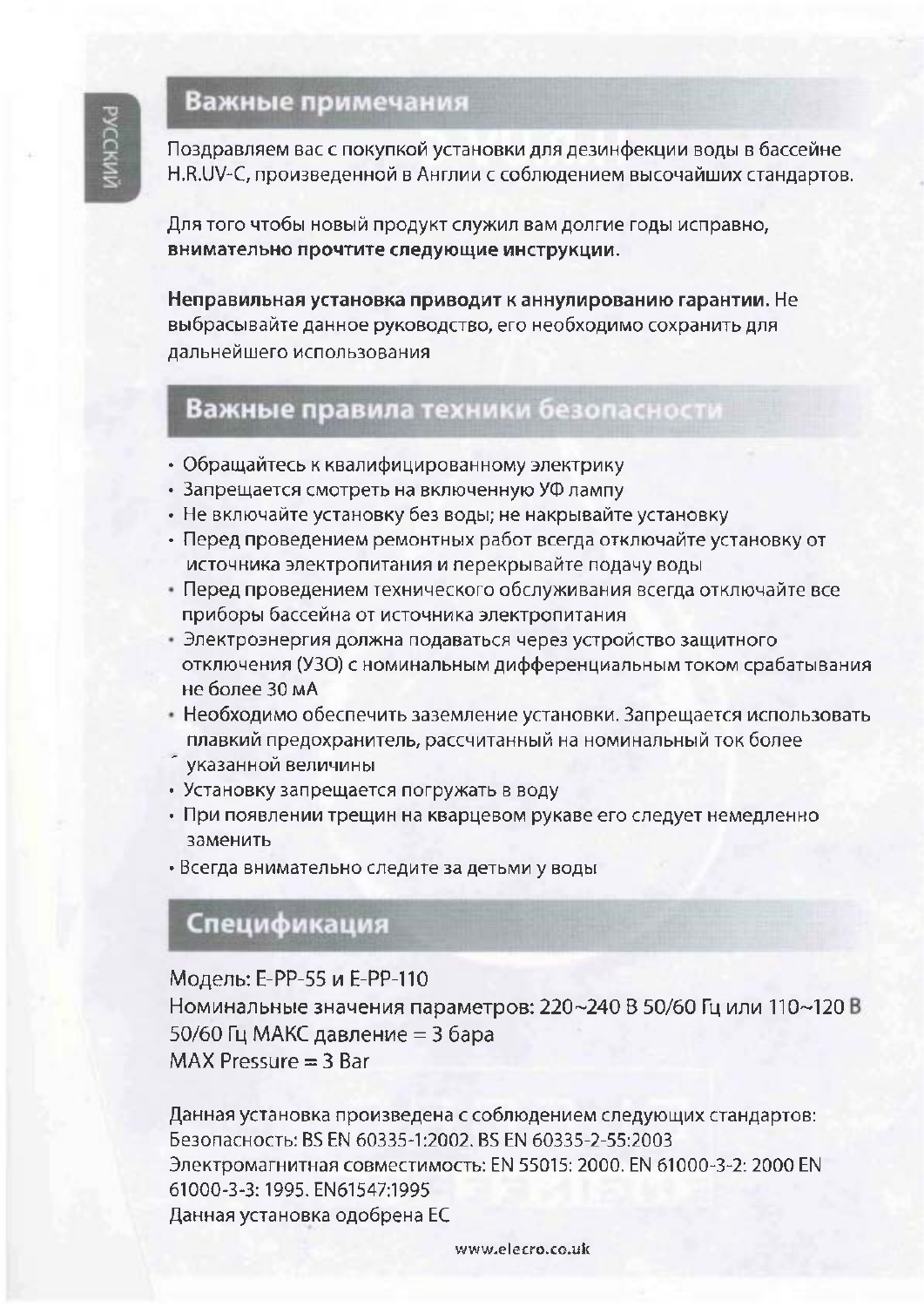## Обзор продукции

Установка H.R.UV-С доступна в исполнении с одной трубкой 55 Вт и двумя трубками 110.

## Установка с одной трубкой 55 Вт

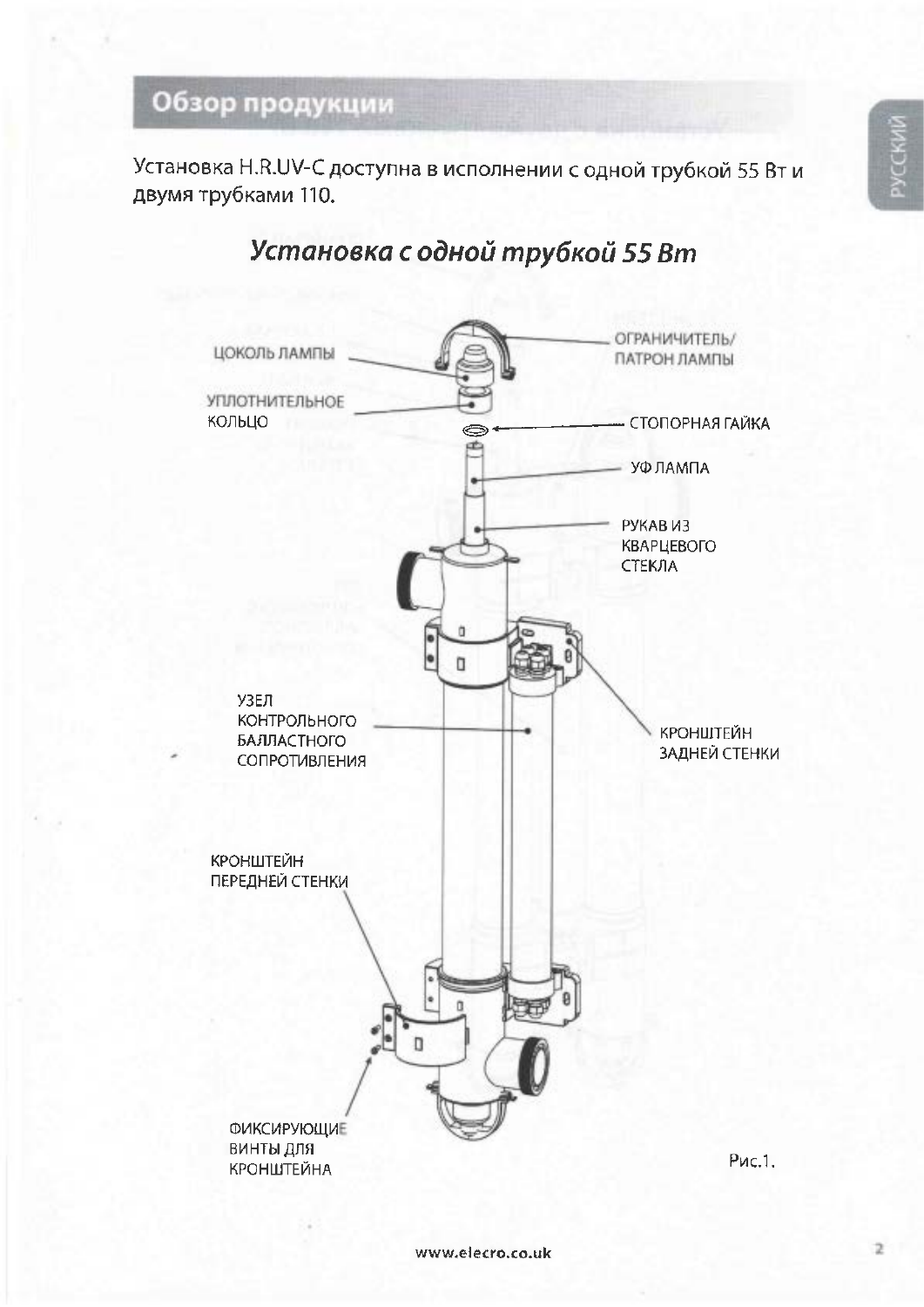## Установка с двумя трубками 110 Вт



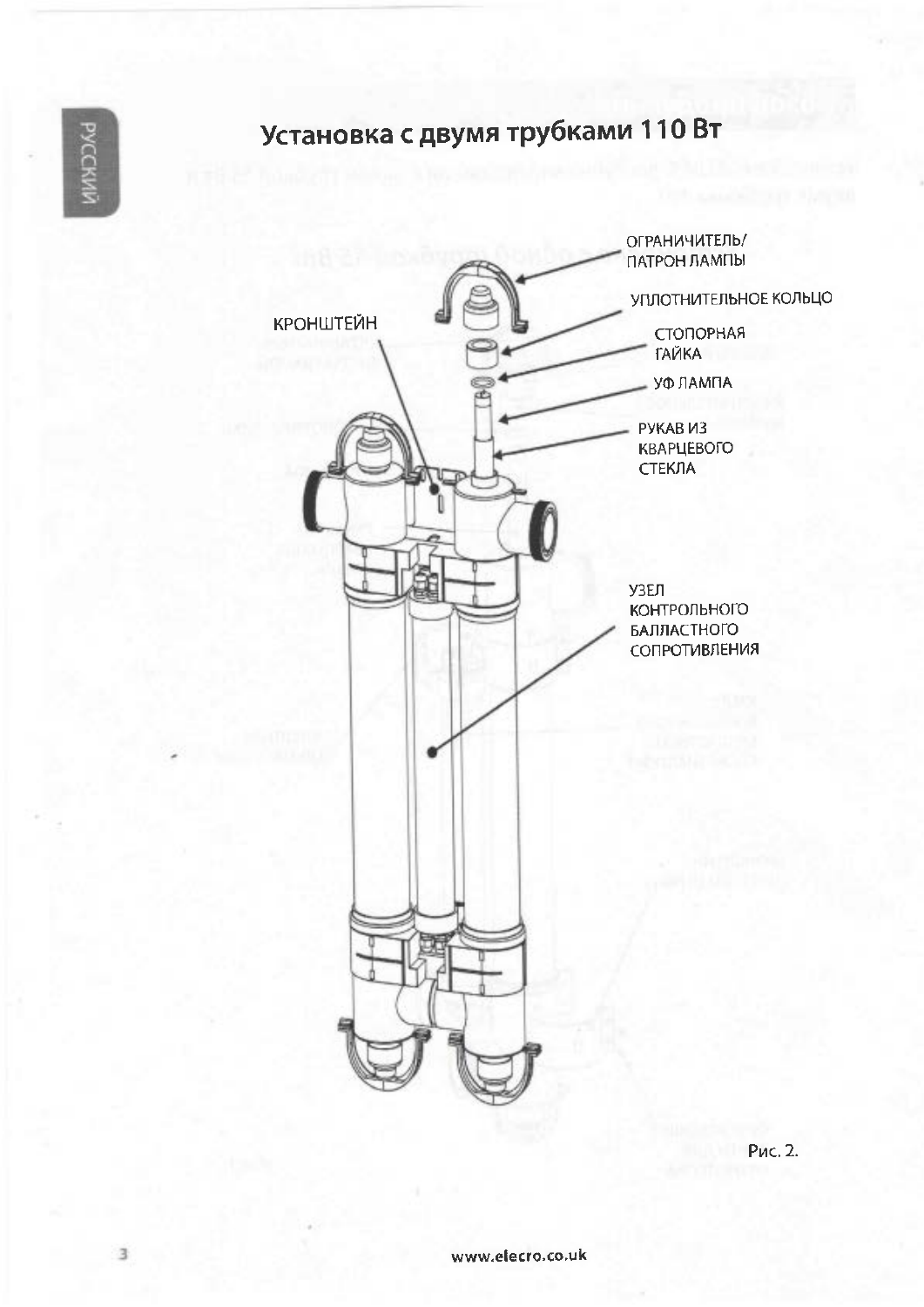## Установка оборудования

### ВНИМАНИЕ! Во избежание падения установки в воду не устанавливайте ее над бассейном или на уровне бассейна.

Установка H.R.UV-С защищена от атмосферных воздействий, но не водонепроницаема, поэтому ее следует устанавливать в сухом защитном корпусе. Она должна быть установлена горизонтально или вертикально на плоской вертикальной поверхности. Ее запрещается погружать в воду или устанавливать в положение, при котором вода может собираться вокруг установки.

Во избежание случайного падения в бассейн оборудование необходимо устанавливать на расстоянии не менее 3,5 метров от края бассейна.

Установку следует всегда подключать к системе водоснабжения после фильтра, как показано на рис. 3, чтобы в нее не попадала грязь.

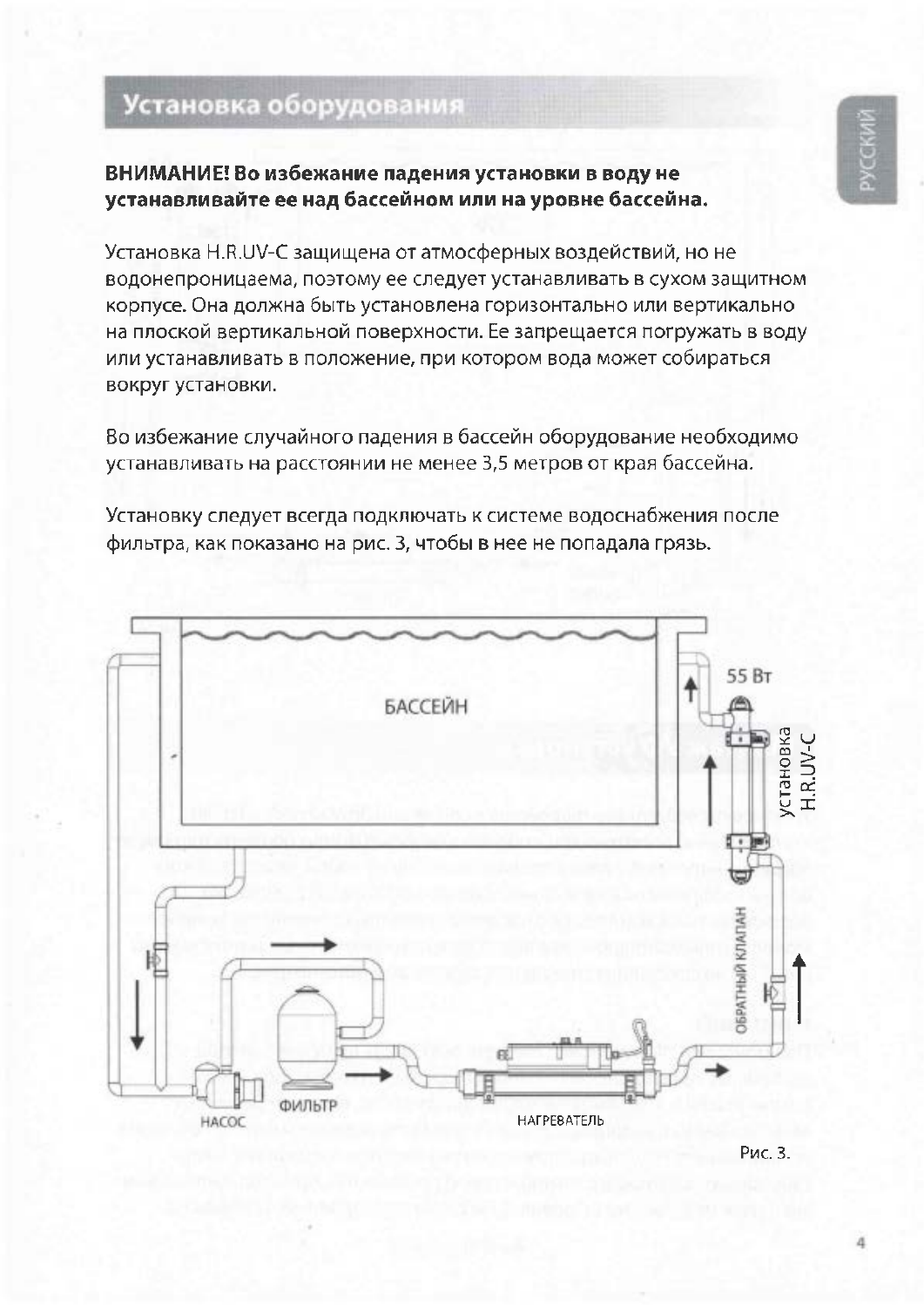

## Монтаж УФ установки

Установку следует монтировать к стене или другой подходящей вертикальной поверхности, способной выдерживать соответствующую нагрузку (например, когда установка заполнена водой, ее вес слишком большой для монтажа к обычной деревянной панели). Установка поставляется в комплекте с набором крепежных элементов. Установка может быть монтирована в вертикальном положении, как показано на рис. 5 и 6 на следующих страницах, или горизонтально (рис. 7).

#### ВНИМАНИЕ!

При монтаже УФ установки следует оставить не менее 1 метра свободного пространства с одной стороны установки для замены лампы (ламп) и (или) кварцевого рукава (рукавов), если потребуется замена. Лампы и кварцевый рукав могут быть заменены с любой стороны установки. При вертикальном монтаже следует оставить 1 метр свободного пространства над или под установкой. При горизонтальном монтаже необходимо оставить 1 м слева или справа от установки.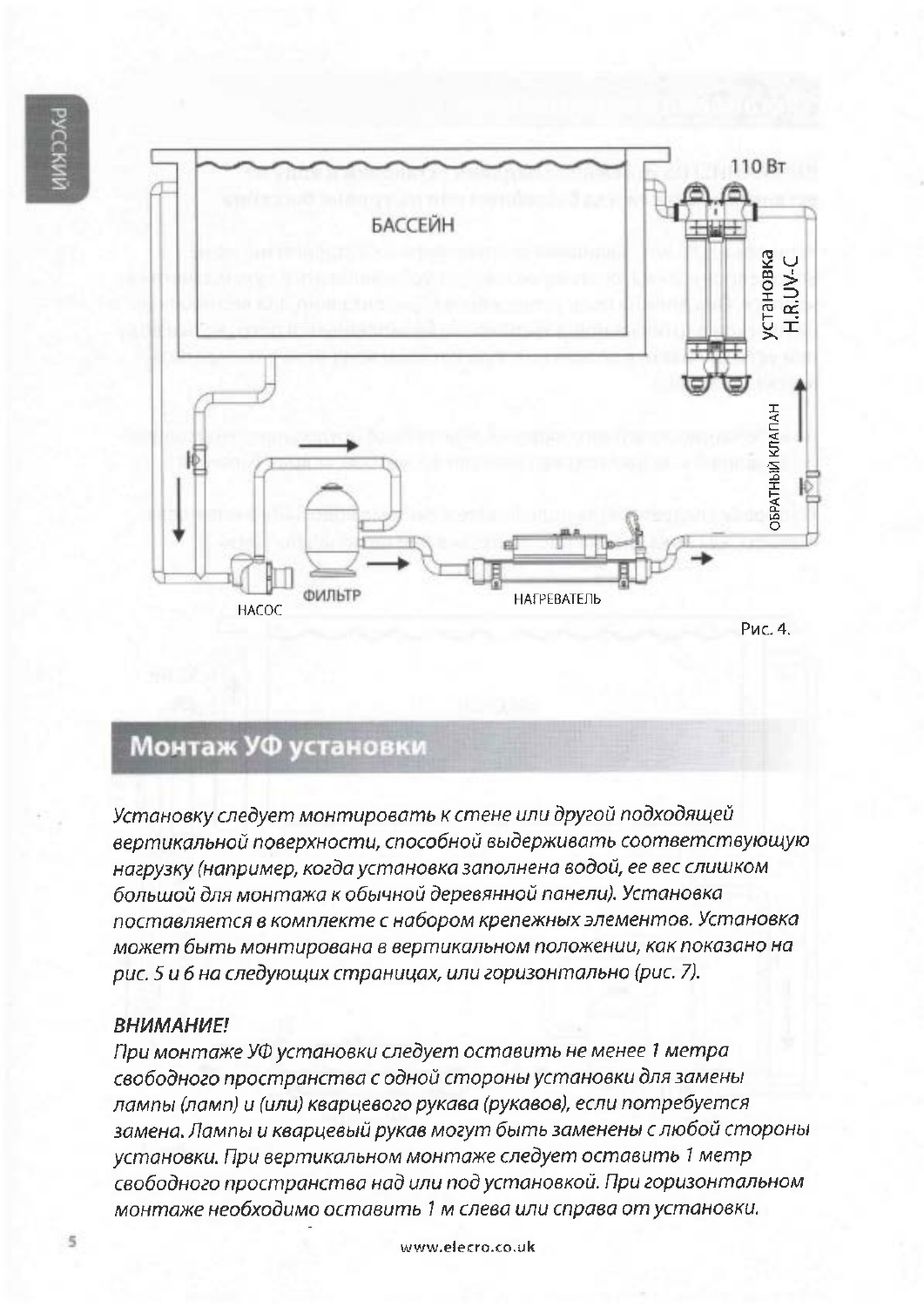## Установка с одной трубкой 55 Вт





Рис. 5.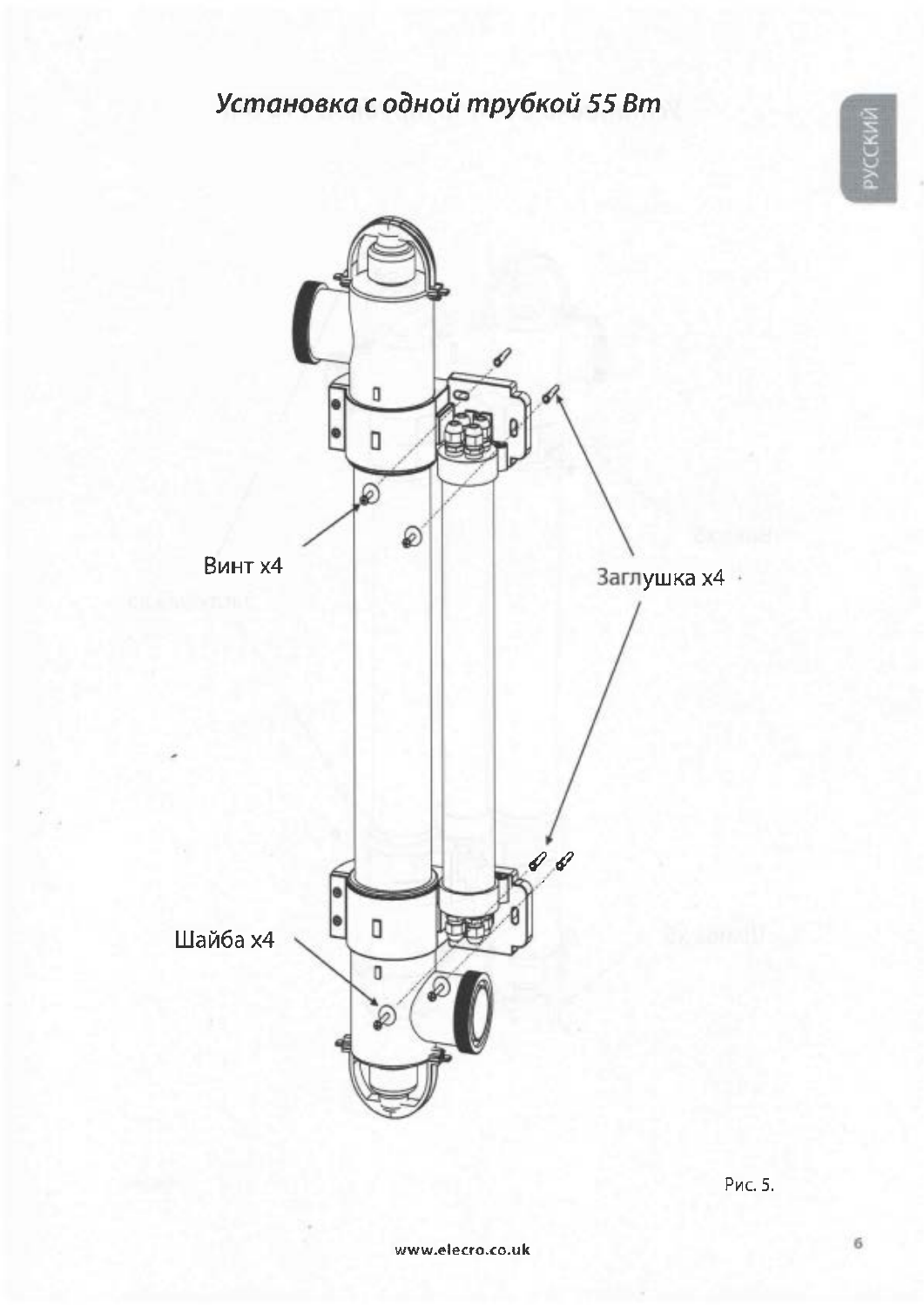**PYCCKV** 

## Установка с одной трубкой 110 Вт



 $\overline{\jmath}$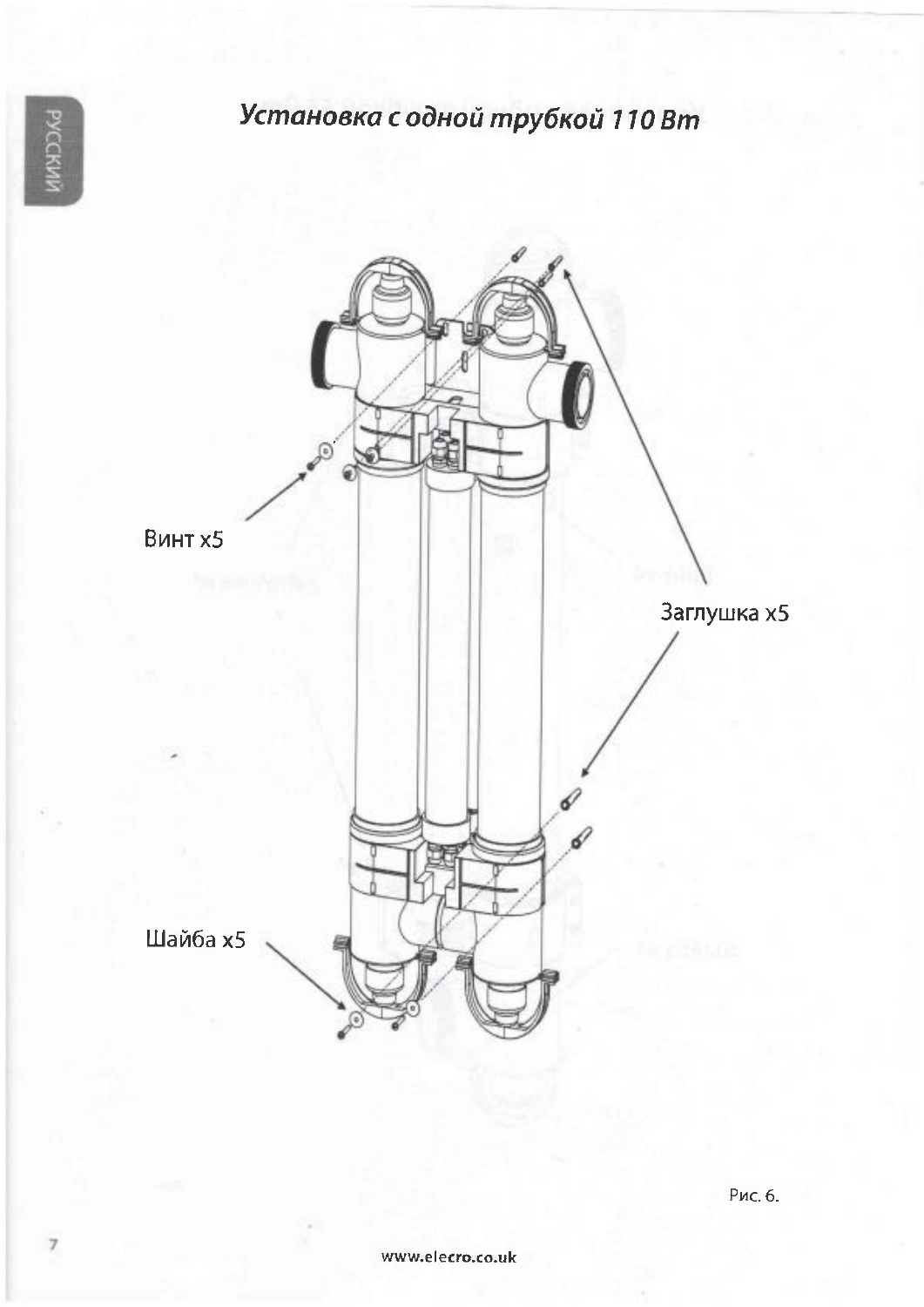Монтаж. Продолжение



www.elecro.co.uk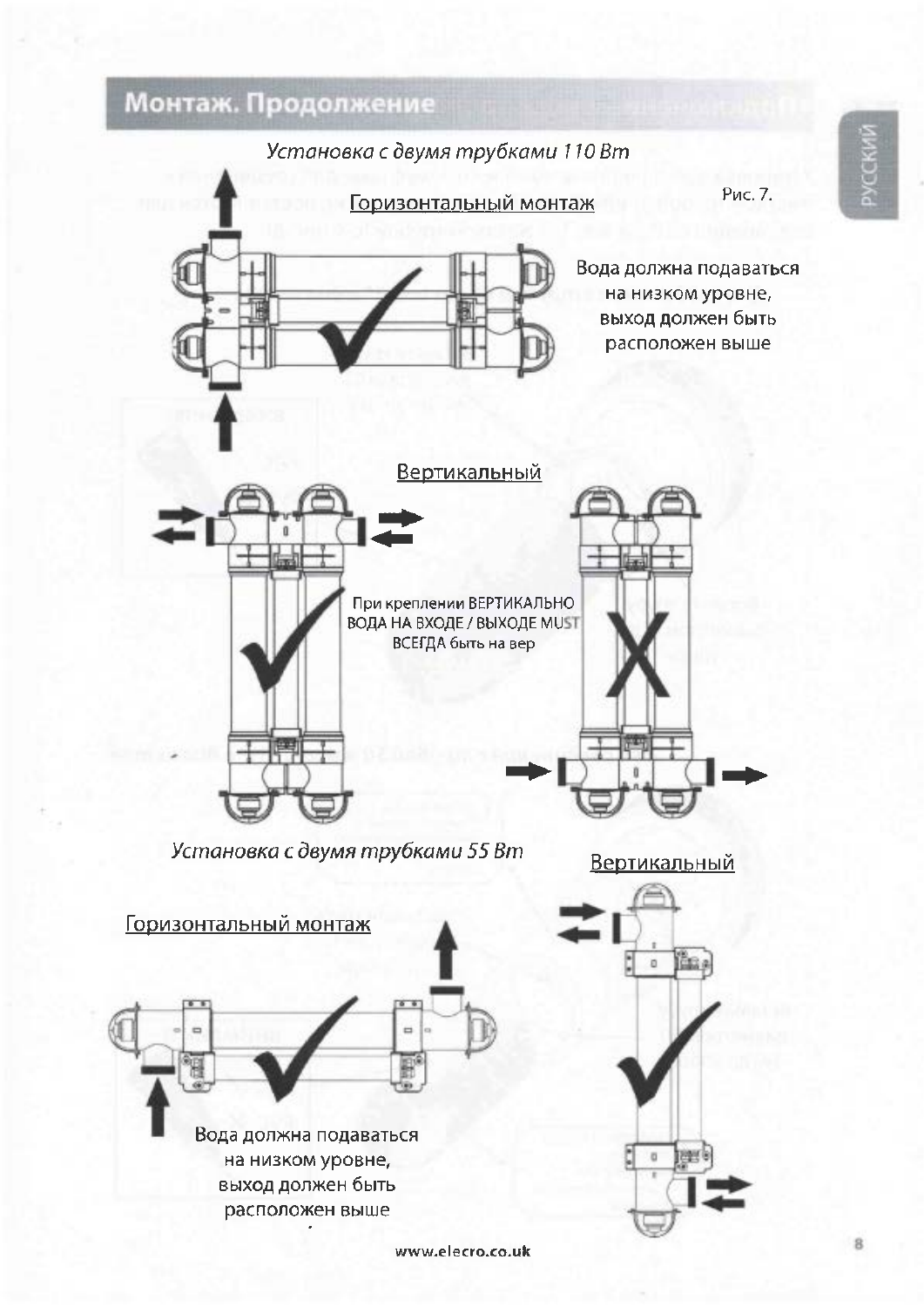#### Подключение к системе водоснабжения

Устройство поставляется с муфтами для присоединения к жесткой трубе диаметром 2 дюйма, или 63-мм. Также поставляются редукторные переходники для присоединения к жесткой трубе диаметром 50-мм или 11/2 дюйма, см. рис. 8.

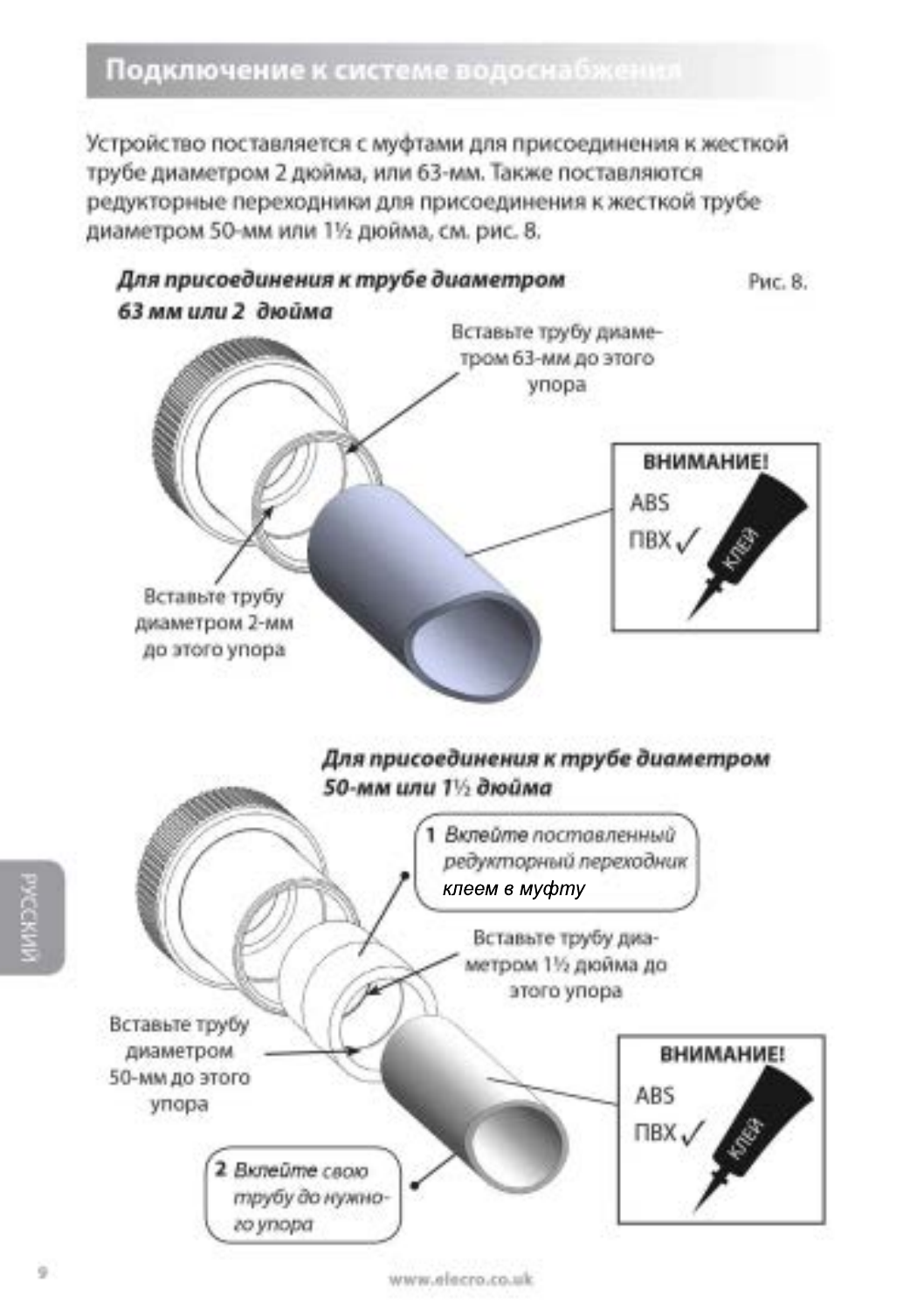## Требования к потоку

#### Мин. скорость потока:

55 Вт (одна трубка) и 110 Вт (две трубки) = 4 м3/час (4000 литров в час)

#### Макс. скорость потока:

55 Вт (одна трубка) = 12 м3/час (12 000 литров в час)

110 Вт (две трубки) = 24 м3/час (24 000 литров в час)

## Электрические соединения

Оборудование должно быть установлено в соответствии с национальными/местными требованиями и положениями. Перед проведением технического обслуживания всегда отключайте все приборы бассейна от источника электропитания. При любых обстоятельствах работы должны выполняться квалифицированным электриком, который после окончания работ выдает сертификат соответствия.

Источник питания должен быть подключен через УЗО с номинальным дифференциальным током срабатывания не более 30 мА. Данное оборудование следует устанавливать в сухом защитном корпусе.

В комплекте с установкой поставляется 5 метров кабеля питания. Во избежание случайного падения в бассейн установку необходимо надежно закрепить на расстоянии не менее 3,5 метров от края бассейна.

Проводка установки должна быть проложена таким образом, чтобы питание подавалось только при включенном и работающем фильтрационном насосе бассейна. Ни при каких обстоятельствах к УФ установке не должно подаваться питание при отсутствии потока воды. Примечание: Для этого установку H.R.UV-С лучше всего соединить со стороной выхода контактора фильтрационного насоса.

Цветовая маркировка кабелей питания:

- Коричневый = под напряжением
- Синий = нейтральный
- Желтый/зеленый = заземление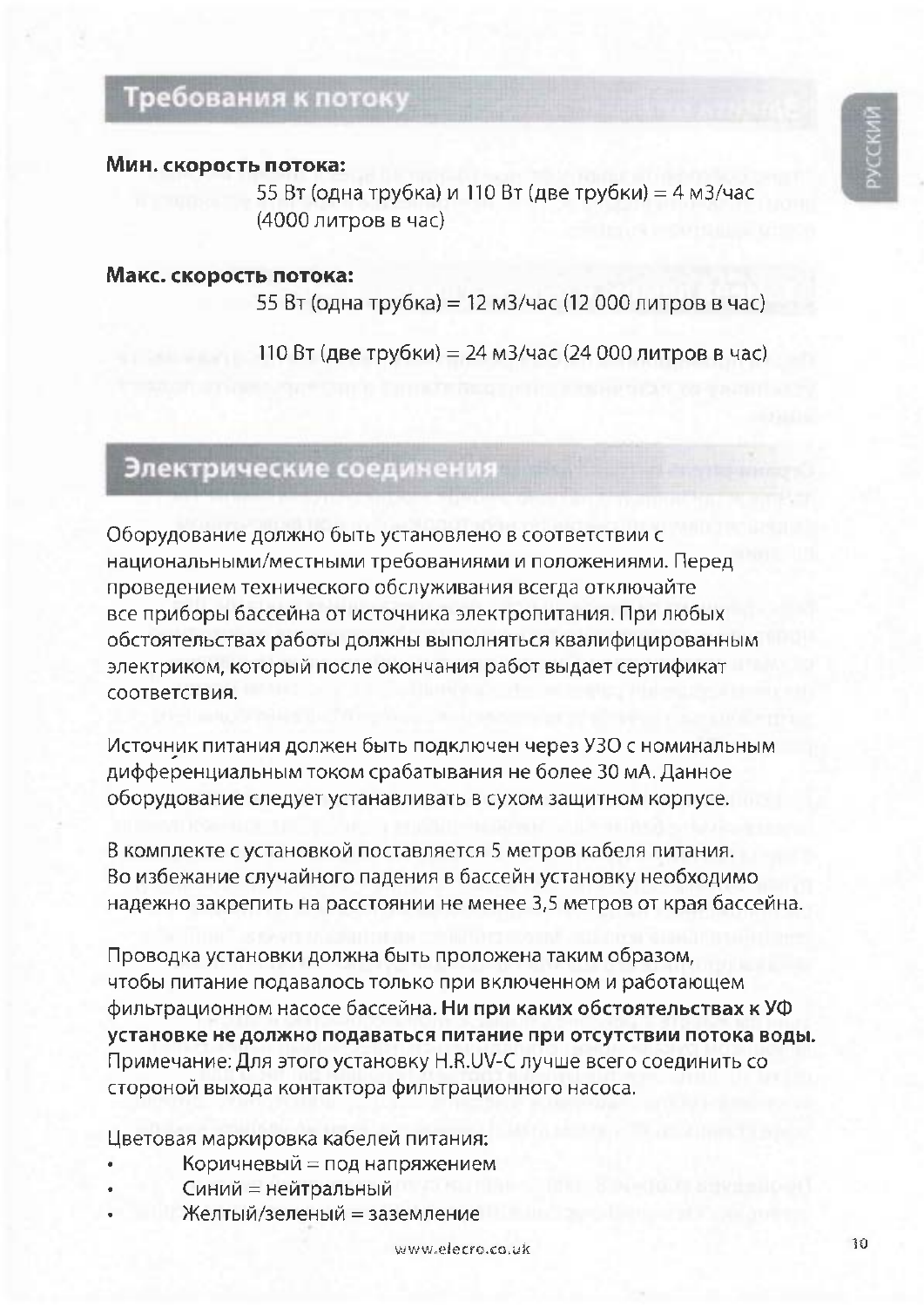### Защита от замерзания

Важно обеспечить защиту от замерзания во время зимних месяцев либо отключить подачу воды и электричества и хранить установку в сухом защитном корпусе.

### Замена лампы и очистка кварцевого стекла

Перед проведением любых ремонтных работ всегда отключайте установку от источника электропитания и перекрывайте подачу воды.

Ограничитель патрона лампы: Пластиковый ограничитель патрона лампы устанавливают на одном конце каждого отсека лампы. Он защищает лампу от снятия по неосторожности при включенном питании.

Все ограничители фиксируются самонарезающими винтами. Для проведения регулярного технического обслуживания необходимо снимать ограничители. Они должны быть повторно установлены после завершения работ по обслуживанию. Со временем может потребоваться замена установленного винта "6" на винт большего размера "8".

Для снятия лампы осторожно выньте кожух патрона синей лампы, затем снимите белые пластиковые цоколи с электрическим контактом с торца лампы. Аккуратно выньте лампу, не надавливая на кварцевый рукав. Затем раскрутите два компрессионных фитинга синего цвета, расположенных на одном конце основного корпуса, и снимите уплотнительные кольца. Затем снимите кварцевый рукав. Очистите рукав и протрите его мягкой тканью или бумажным полотенцем.

Если вы живете в регионе с повышенной жесткостью воды, на кварцевом рукаве может откладываться известковый налет. Налет легко удалить, опустив рукав в соответствующий раствор для удаления накипи с чайников (следуйте инструкциям производителя). Эффективность УФ лампы (ламп) снижается, если не удалять накипь.

Процедура сборки: Вставьте чистый сухой кварцевый рукав в установку. Осторожно установите уплотнительные кольца на торцы